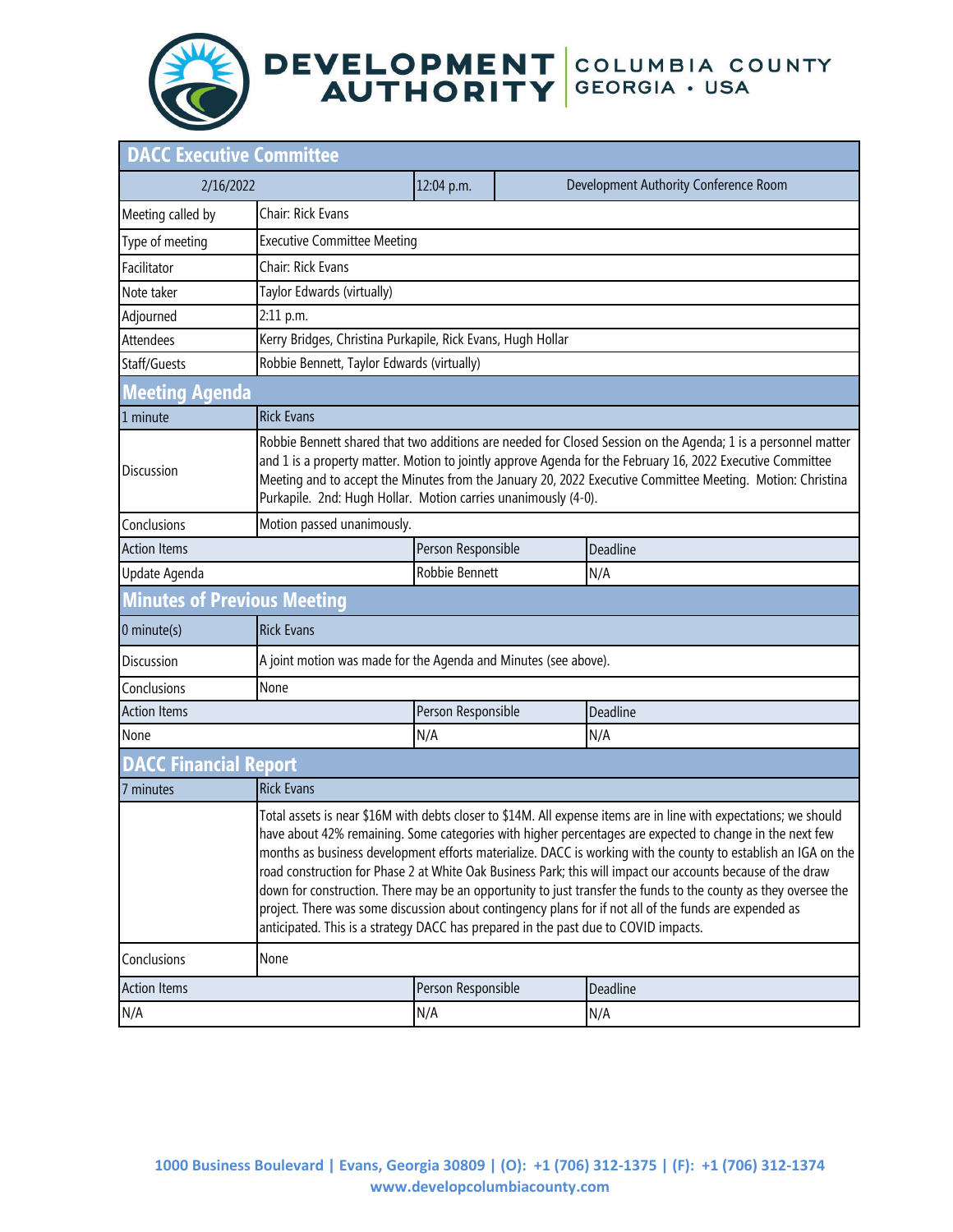

| <b>Chairman's Report</b>           |                                                                                                                                                                                                                                                                                                                                                                                                                                                                                                                                                                                                                                                                                                                                                                                                                                                                                                                                                                                                                                                                                                                                                                                                                                                                                                                                                                                                                                                                                                                                                                                                                                                                                                                                                                                                                                                                                                                                                                     |                       |          |  |  |  |
|------------------------------------|---------------------------------------------------------------------------------------------------------------------------------------------------------------------------------------------------------------------------------------------------------------------------------------------------------------------------------------------------------------------------------------------------------------------------------------------------------------------------------------------------------------------------------------------------------------------------------------------------------------------------------------------------------------------------------------------------------------------------------------------------------------------------------------------------------------------------------------------------------------------------------------------------------------------------------------------------------------------------------------------------------------------------------------------------------------------------------------------------------------------------------------------------------------------------------------------------------------------------------------------------------------------------------------------------------------------------------------------------------------------------------------------------------------------------------------------------------------------------------------------------------------------------------------------------------------------------------------------------------------------------------------------------------------------------------------------------------------------------------------------------------------------------------------------------------------------------------------------------------------------------------------------------------------------------------------------------------------------|-----------------------|----------|--|--|--|
| 3 minutes                          | <b>Rick Evans</b>                                                                                                                                                                                                                                                                                                                                                                                                                                                                                                                                                                                                                                                                                                                                                                                                                                                                                                                                                                                                                                                                                                                                                                                                                                                                                                                                                                                                                                                                                                                                                                                                                                                                                                                                                                                                                                                                                                                                                   |                       |          |  |  |  |
| <b>Discussion</b>                  | Rick Evans shared that a lot of his update will also be shared in the Economic Development Update. He did add<br>that there is upcoming Board Training that will be made available to all Board Members virtually. He has also<br>met with Robbie to tackle the budget ahead of the meeting with the county. There is also an upcoming meeting<br>with Jeff Carney, who now oversees the Human Resources for CCBOC.                                                                                                                                                                                                                                                                                                                                                                                                                                                                                                                                                                                                                                                                                                                                                                                                                                                                                                                                                                                                                                                                                                                                                                                                                                                                                                                                                                                                                                                                                                                                                 |                       |          |  |  |  |
| Conclusions                        | None                                                                                                                                                                                                                                                                                                                                                                                                                                                                                                                                                                                                                                                                                                                                                                                                                                                                                                                                                                                                                                                                                                                                                                                                                                                                                                                                                                                                                                                                                                                                                                                                                                                                                                                                                                                                                                                                                                                                                                |                       |          |  |  |  |
| <b>Action Items</b>                |                                                                                                                                                                                                                                                                                                                                                                                                                                                                                                                                                                                                                                                                                                                                                                                                                                                                                                                                                                                                                                                                                                                                                                                                                                                                                                                                                                                                                                                                                                                                                                                                                                                                                                                                                                                                                                                                                                                                                                     | Person(s) Responsible | Deadline |  |  |  |
| None                               |                                                                                                                                                                                                                                                                                                                                                                                                                                                                                                                                                                                                                                                                                                                                                                                                                                                                                                                                                                                                                                                                                                                                                                                                                                                                                                                                                                                                                                                                                                                                                                                                                                                                                                                                                                                                                                                                                                                                                                     | N/A                   | N/A      |  |  |  |
| <b>Economic Development Update</b> |                                                                                                                                                                                                                                                                                                                                                                                                                                                                                                                                                                                                                                                                                                                                                                                                                                                                                                                                                                                                                                                                                                                                                                                                                                                                                                                                                                                                                                                                                                                                                                                                                                                                                                                                                                                                                                                                                                                                                                     |                       |          |  |  |  |
| 61 minutes                         | Robbie Bennett, Rick Evans                                                                                                                                                                                                                                                                                                                                                                                                                                                                                                                                                                                                                                                                                                                                                                                                                                                                                                                                                                                                                                                                                                                                                                                                                                                                                                                                                                                                                                                                                                                                                                                                                                                                                                                                                                                                                                                                                                                                          |                       |          |  |  |  |
| <b>Discussion</b>                  | Robbie provided the following updates:<br>- NextSite 360's contract will be expiring soon and we are unsure of the direction of the sponsorship. Grovetown<br>has expressed interest in renewal. We have reached out to Harlem. The relationship has been beneficial for the<br>Evans Plaza.<br>-JobsEQ is a new data platform that is a leader in workforce data. We are putting together a presentation for the<br>Board Meeting. This platform has modules that could provide a cost savings on the custom career website RFP<br>because it would save us from having to create the mechanism ourselves. More information is forthcoming.<br>-John Deere has formally submitted a request to the county to close John Deere Parkway. This will allow them to<br>create a campus and allow long-term growth.<br>-Gate 6 Project received news from GDOT regarding the Interstate Justification Report. Robbie is trying to work<br>through this new information to see how to support the project.<br>-Masters is moving forward. Staff is currently planning the guest list and entertainment. We are opting to spread<br>existing industry across the week to reduce capacity in the house and the need to spend extra on additional<br>tables for the event. We are also moving forward with the Monday event with Laziza as the caterer.<br>-F1 we are still working with the developer and exploring how to expand the detention pond.<br>-Appraisal for F6 is forthcoming.<br>-Roads for Phase 2 are under review and will hopefully be managed with an IGA with the county.<br>-Covenants are forthcoming.<br>-Still no direction from Cares Act funding or the state OPB grants; awards may cause us to rework the budget at<br>the last minute.<br>-We need to discuss what to do with Develop Columbia County Inc.<br>We may need to review our bond structure now that our project scopes are changing. Staff will review and make<br>recommendations. |                       |          |  |  |  |
| Conclusions                        | None                                                                                                                                                                                                                                                                                                                                                                                                                                                                                                                                                                                                                                                                                                                                                                                                                                                                                                                                                                                                                                                                                                                                                                                                                                                                                                                                                                                                                                                                                                                                                                                                                                                                                                                                                                                                                                                                                                                                                                |                       |          |  |  |  |
| <b>Action Items</b>                |                                                                                                                                                                                                                                                                                                                                                                                                                                                                                                                                                                                                                                                                                                                                                                                                                                                                                                                                                                                                                                                                                                                                                                                                                                                                                                                                                                                                                                                                                                                                                                                                                                                                                                                                                                                                                                                                                                                                                                     | Person Responsible    | Deadline |  |  |  |
| None                               |                                                                                                                                                                                                                                                                                                                                                                                                                                                                                                                                                                                                                                                                                                                                                                                                                                                                                                                                                                                                                                                                                                                                                                                                                                                                                                                                                                                                                                                                                                                                                                                                                                                                                                                                                                                                                                                                                                                                                                     | N/A                   | N/A      |  |  |  |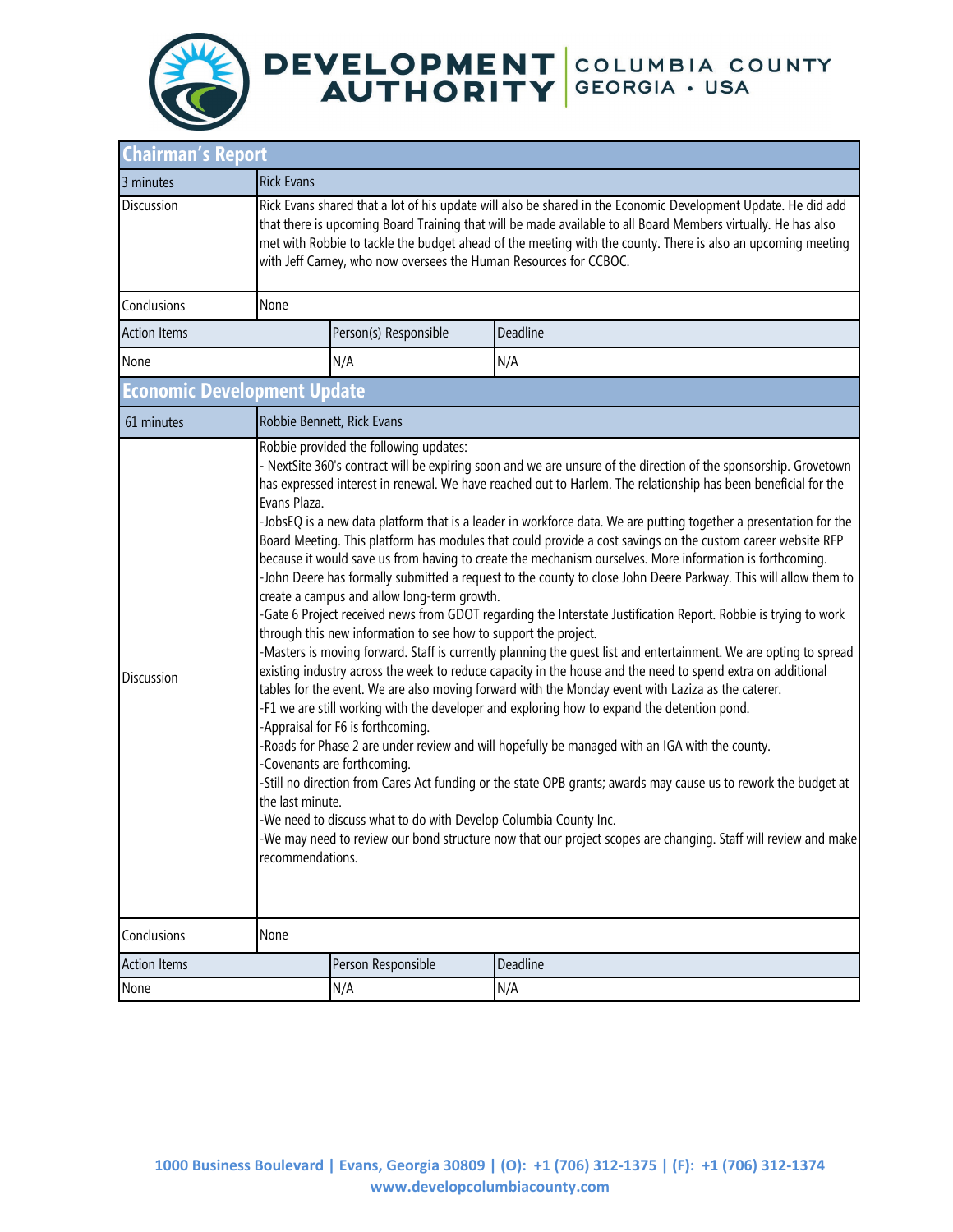

| <b>Old Business</b> |                                                                                                                                                                                                                                                                                                                                                                                                                                                                                                                                                                                                                                                                                                                                   |                    |          |  |  |
|---------------------|-----------------------------------------------------------------------------------------------------------------------------------------------------------------------------------------------------------------------------------------------------------------------------------------------------------------------------------------------------------------------------------------------------------------------------------------------------------------------------------------------------------------------------------------------------------------------------------------------------------------------------------------------------------------------------------------------------------------------------------|--------------------|----------|--|--|
| 0 minutes           | None                                                                                                                                                                                                                                                                                                                                                                                                                                                                                                                                                                                                                                                                                                                              |                    |          |  |  |
| None                | No Old Business                                                                                                                                                                                                                                                                                                                                                                                                                                                                                                                                                                                                                                                                                                                   |                    |          |  |  |
| Conclusions         | None                                                                                                                                                                                                                                                                                                                                                                                                                                                                                                                                                                                                                                                                                                                              |                    |          |  |  |
| <b>Action Items</b> |                                                                                                                                                                                                                                                                                                                                                                                                                                                                                                                                                                                                                                                                                                                                   | Person Responsible | Deadline |  |  |
| None                |                                                                                                                                                                                                                                                                                                                                                                                                                                                                                                                                                                                                                                                                                                                                   | N/A                | N/A      |  |  |
| <b>New Business</b> |                                                                                                                                                                                                                                                                                                                                                                                                                                                                                                                                                                                                                                                                                                                                   |                    |          |  |  |
| 12 minutes          | Robbie Bennett                                                                                                                                                                                                                                                                                                                                                                                                                                                                                                                                                                                                                                                                                                                    |                    |          |  |  |
| <b>Discussion</b>   | The primary item for New Business is the next fiscal year's budget. Robbie prepared a budget to review today.<br>The total request is near \$650K, which is up just slightly from the year before. This budget includes: county debt<br>service for White Oak, issuer fee from Gate 6 project, SRS CRO allocations, increased travel for meetings and<br>special travel, increased professional development for board members and staff, business development, film,<br>marketing, April Showcase, research, and workforce development. If we keep the budget as is, there would be a<br>slight surplus. There was some discussion about the allocations and how to best move forward ahead of<br>finalizing the proposed budget. |                    |          |  |  |
| Conclusions         | None                                                                                                                                                                                                                                                                                                                                                                                                                                                                                                                                                                                                                                                                                                                              |                    |          |  |  |
| <b>Action Items</b> |                                                                                                                                                                                                                                                                                                                                                                                                                                                                                                                                                                                                                                                                                                                                   | Person Responsible | Deadline |  |  |
| None                |                                                                                                                                                                                                                                                                                                                                                                                                                                                                                                                                                                                                                                                                                                                                   | N/A                | N/A      |  |  |